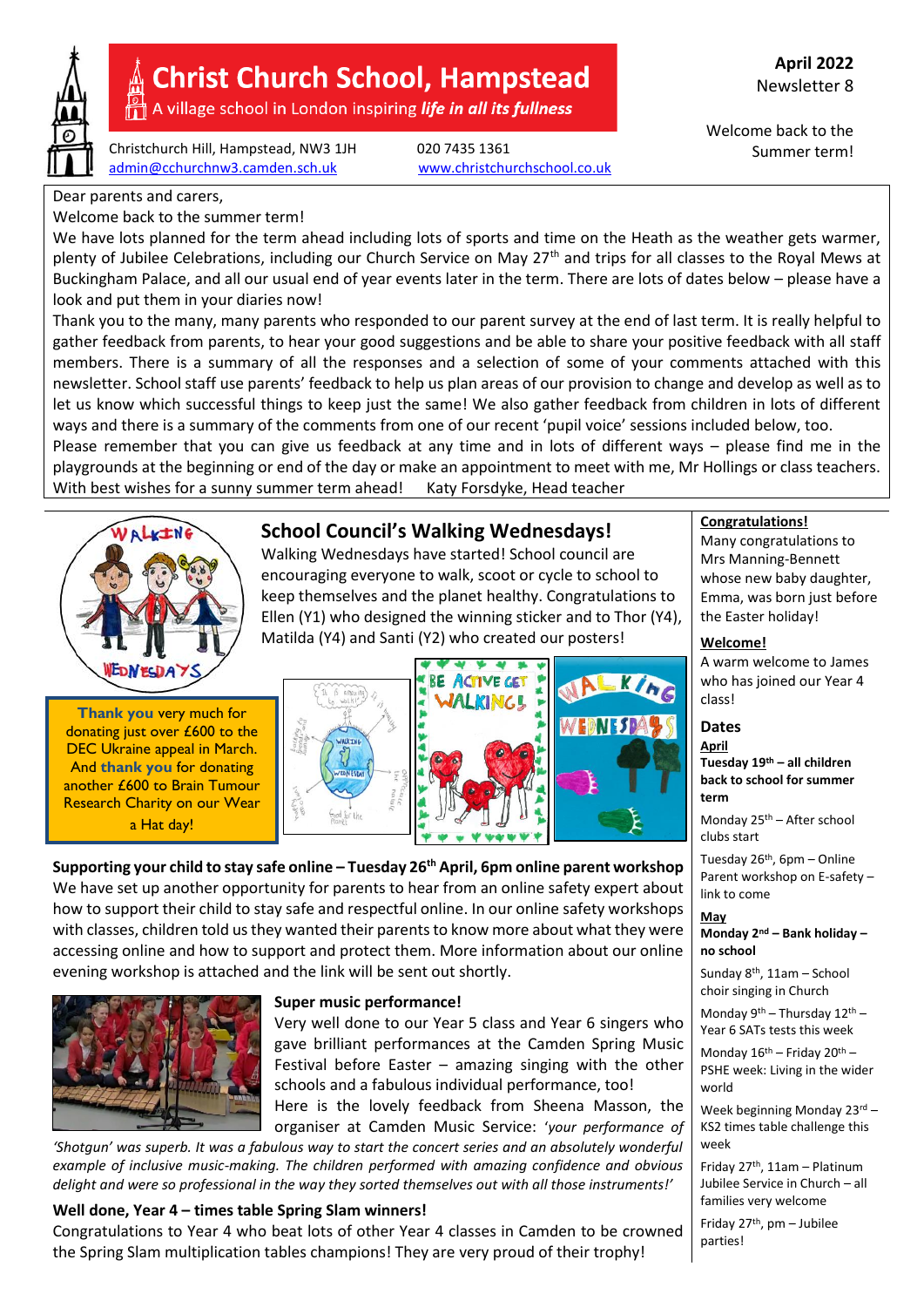## **What do children tell us about our school?**

Each term, teachers spend time talking with groups of children from across our school to find out about their experiences and get their feedback. Last term, in these 'pupil voice' sessions, which were also attended by some of our Governors, teachers talked to children about how we keep children safe in school, children's behaviour and our curriculum. A summary of some of the children's feedback is below:

| All children told us they          | All children could talk about   | Children told us that other                               | Wednesday $8th$ – class photos                                   |  |  |
|------------------------------------|---------------------------------|-----------------------------------------------------------|------------------------------------------------------------------|--|--|
| feel safe in school.               | how the school teaches          | children in school behaved                                | Monday $13th$ – Friday $17th$ – Eco<br>week                      |  |  |
| Children said the things that      | them about keeping              | well nearly all the time.                                 |                                                                  |  |  |
| helped them feel safe in           | themselves safe.                | Children talked postively                                 | Sunday $19th$ , 11am - School                                    |  |  |
| school included: knowing           | Examples children gave          | about adults sorting things                               | choir singing in Church                                          |  |  |
| there are always adults            | included learning about online  | out if there was any                                      | Thursday 23rd - Whole school                                     |  |  |
| around, the fire drills, the       | safety, first aid courses,      | inappropriate behaviour:                                  | photo                                                            |  |  |
| gates and the entry buzzer         | road safety lessons, how to     | 'teachers make sure it stops',                            | Friday 24th - INSET day - no                                     |  |  |
| and people who give first aid.     | keep safe on trips, and what    | 'a teacher sorts it out'.                                 | children in school                                               |  |  |
|                                    | to do in an emergency           |                                                           | Monday $27th$ – non uniform day                                  |  |  |
| Children were knowledgeable        | Children could recall this      | Children gave examples of                                 | - bring a toy for the Summer<br>$Fair - the$                     |  |  |
| about bullying, what to do         | year's learning across the      | lots of different ways they                               |                                                                  |  |  |
| if it takes place and how to       | curriculum in some detail       | are helped to remember                                    | July                                                             |  |  |
| be an upstander.                   | and were able to make           | what they learn.                                          | Friday $1st$ – non uniform day –                                 |  |  |
| One pupil said: 'Our school is     | some connections to their       | Examples included quizzes in                              | bring a bottle for the Summer                                    |  |  |
| quite free of bullying             | learning in previous years.     | History, spaced retrieval                                 | $Fair - the$                                                     |  |  |
| because we do so much anti-        | For example, children talked    | maths activities for morning                              | Friday 1st, 2.15pm - informal                                    |  |  |
| bullying. There's so much we       | about how the colour mixing     | work or homework, and using                               | music performance/sharing for<br>parents in the playground - tbc |  |  |
| learn about bullying and not       | lessons in Year 3 helped with   | coding from one program in a                              |                                                                  |  |  |
| to do it.'                         | their self portraits in Year 5. | different platform.                                       | Sunday 3rd, 11am - School                                        |  |  |
| <b>Information and reminders</b>   |                                 |                                                           | choir singing in Church<br>Sunday $3^{rd}$ – Summer Fair tbc     |  |  |
| <b>School policies</b>             |                                 | <b>Summer Term Class Assemblies</b>                       |                                                                  |  |  |
| School staff and governors have    |                                 | Dates for this term's class assemblies are below - they   | Week beginning Monday 4th -<br>last after school clubs this week |  |  |
| recently reviewed the following    |                                 | are all at 10am in the school hall and parents and family |                                                                  |  |  |
| policies: vou can find them on our |                                 | members are very welcome!                                 |                                                                  |  |  |

Friday  $20^{th}$  May – Y3 class assembly

Friday  $10^{th}$  June – Y4 class assembly Wednesday  $15<sup>th</sup>$  June – Y5 class assembly Friday  $17<sup>th</sup>$  June – Y1 class assembly Monday  $20<sup>th</sup>$  June – Y6 class assembly Friday  $8^{th}$  July – Y2 class assembly Friday  $15<sup>th</sup>$  July – Y6 memories assembly

Wednesday  $25<sup>th</sup>$  May – Reception class assembly

There are some super photos of the class assemblies which have already taken place on our [news page.](https://christchurchschool.co.uk/12553-2/)

recently reviewed the following policies; you can find them on our website or you can ask for a paper copy from the school office:

- Attendance and punctuality policy

- Supporting pupils with medical
- conditions policy
- Worship policy
- Data protection policy
- Freedom of Information policy

#### **Punctuality reminders**

Thank you to the many, many families who are always in the

playground waiting for the bells to ring at 8.50am.

Please remember our gates open at about 8.35am so you can be here early, but that there is no supervision in our playgrounds before the bells ring, so children should remain with their adults. Aiming to be in the playground at 8.45am everyday would be ideal!

#### **100% attendance certificates**

We haven't given out our highly-prized termly 100% attendance certificates for over two years now because of COVID but, depending on the number of positive cases this term, we might finally be able to bring these back this term! If we do, we will probably give out an 'almost 100%' certificate, too. If your child is well, they should be in school every day.

**Monday 30th May – Monday 6th June – half term June**

**Tuesday 7th – back to school**

Week beginning Tuesday 7<sup>th</sup> -KS2 spelling challenge this week

whole school

(reserve for rain: Tuesday 5th)

Thursday 7th, 2pm – Open afternoon

Thursday 7th, 6pm – Summer Serenade

Wednesday 13<sup>th</sup>, 6pm – Year 6 production

Thursday  $14<sup>th</sup>$ , 6pm – Year 6 production

Friday  $15<sup>th</sup>$  – Annual reports sent home to parents

Friday 22nd, 11.15am – Leavers/End of year service in Church – all families very welcome

**Friday 22nd, midday – all children home for the holidays**

**September Monday 5th – Years 1-6 back to school**

**Helping children remember what they learn!** We have been thinking about how we can help ourselves to remember what we learn. We thought it might be helpful to share with parents one tip for helping us learn and remember new facts and skills in each of the next few newsletters: *Memory tip number 3*

*We learn and remember information best when it is presented clearly and simply, without being distracted by other extra information. If there is too much going on, our brains can find it difficult to work out what's the most important information to take in and remember. Teachers try to avoid this (which is called cognitive overload) by not giving too many instructions at once, not setting too many tasks at the same time and taking away any extra pictures or information from our screens and worksheets. This is why we learn best when it's quiet and still around us, as well.*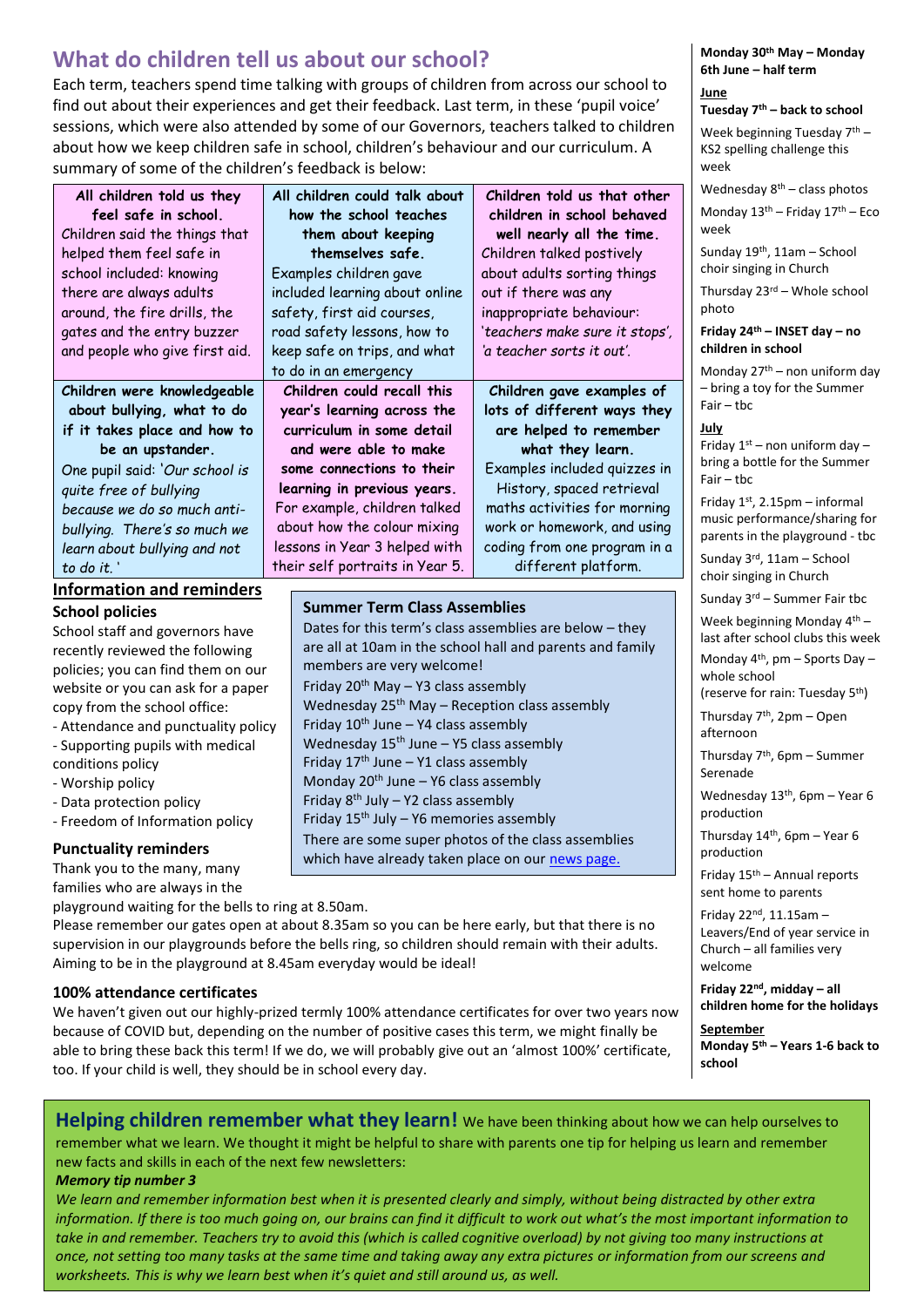

## **Christ Church School - Parent Survey Results March 2022**

#### **Headlines from our parent survey:**

| 100% of parents say their     | 99% of parents say their    | 100% of parents say they     | 94% of parents say that the  |  |
|-------------------------------|-----------------------------|------------------------------|------------------------------|--|
| child feels safe at school.   | child is happy at school.   | would recommend Christ       | school makes sure children   |  |
|                               |                             | Church to another parent.    | are well behaved.            |  |
| 97% of parents say their      | 95% of parents say that     | 89% of parents say the       | 96% of parents say their     |  |
| child can take part in clubs  | any concerns they have      | school makes parents         | child does well at school    |  |
| and activities - this is back | raised have been dealt      | aware of what their child    | but there are slightly lower |  |
| up to a much higher level     | with properly or they have  | will be learning over the    | figures for whether the      |  |
| than last year's responses,   | not raised concerns.        | year - we think we do this   | school lets parents know     |  |
| which shows us we have        | A similarly high percentage | in lots of ways already, but | how their child is doing and |  |
| got our broad extra-          | of parents say we deal with | some parents think we        | whether we have high         |  |
| curricular provision back     | any bullying effectively.   | could do more, so we will    | expectations - two areas     |  |
| up and running after the      |                             | review this for next year.   | for us to think about any    |  |
| <b>COVID restrictions.</b>    |                             |                              | changes                      |  |

## All the data from our parent survey: **122** responses in total

| 2022 results in bold                                                     |                                                                | Strongly                                    | Agree                 | <b>Disagree</b>                  | Strongly     | Don't                      |                  |
|--------------------------------------------------------------------------|----------------------------------------------------------------|---------------------------------------------|-----------------------|----------------------------------|--------------|----------------------------|------------------|
| (2021, then 2020 results in brackets)                                    |                                                                | agree                                       |                       |                                  | disagree     | know                       |                  |
| My child is happy at Christ Church School                                |                                                                | 72%                                         | 27%                   | $\mathbf 0$                      | 0            | 1%                         |                  |
|                                                                          |                                                                | (76%, 68%)                                  | $(24\%, 30\%)$        | $(1\%, 1\%)$                     | (0, 0)       | $(0, 1\%)$                 |                  |
| My child feels safe at Christ Church School                              |                                                                | 82%                                         | 18%                   | $\mathbf{0}$                     | 0            | $\mathbf{0}$<br>$(0, 1\%)$ |                  |
| Christ Church School makes sure its pupils                               |                                                                | (85%, 77%)<br>53%                           | $(14\%, 23\%)$<br>41% | $(1\%, 0)$<br>3%                 | (0, 0)<br>0  | 2%                         |                  |
| are well behaved                                                         |                                                                | $(52\%, 57\%)$                              | (43%, 38%)            | (2%, 2%)                         | (0, 0)       | $(2\%, 3\%)$               |                  |
| My child has been bullied and the school                                 |                                                                | 2%                                          | 13%                   | 4%                               | 1%           | 14%                        | 66%              |
| dealt with the bullying quickly and                                      |                                                                | (4%, 4%)                                    | (9%, 15%)             | (6%, 8%)                         | $(1\%, 1\%)$ | (18%, 8%)                  | $(62\%, 64\%)$   |
| effectively                                                              |                                                                |                                             |                       |                                  |              |                            | My child has not |
|                                                                          |                                                                | 41%                                         | 48%                   | 8%                               | 1%           | 2%                         | been bullied     |
| The school makes me aware of what my<br>child will learn during the year |                                                                | (35%, 35%)                                  | $(56\%, 52\%)$        | (8%, 9%)                         | $(0, 2\%)$   | (2%, 3%)                   |                  |
| When I have raised concerns with the school                              |                                                                | 34%                                         | 33%                   | 4%                               | 1%           | 1%                         | 28%              |
| they have been dealt with properly                                       |                                                                | (23%, 25%)                                  | $(44\%, 36\%)$        | (5%, 6%)                         | (0, 0)       | $(2\%, 3\%)$               | $(26\%, 30\%)$   |
|                                                                          |                                                                |                                             |                       |                                  |              |                            | I have not       |
|                                                                          |                                                                | 36%                                         | 44%                   | 9%                               | 1%           | 11%                        | raised concerns  |
| Christ Church School has high expectations                               |                                                                | (33%, 34%)                                  | $(46\%, 50\%)$        | $(12\%, 7\%)$                    | (0, 0)       | $(8\%, 10\%)$              |                  |
| for my child<br>My child does well at Christ Church School               |                                                                | 46%                                         | 50%                   | 2%                               | 0            | 3%                         |                  |
|                                                                          |                                                                | $(40\%, 45\%)$                              | (54%, 48%)            | (5%, 3%)                         | (0, 0)       | (2%, 3%)                   |                  |
| The school lets me know how my child is                                  |                                                                | 35%                                         | 56%                   | 7%                               | 0            | 3%                         |                  |
| doing                                                                    |                                                                | (27%, 33%)                                  | $(60\%, 58\%)$        | (13%, 5%)                        | $(0, 1\%)$   | $(0, 3\%)$                 |                  |
| There is a good range of subjects available                              |                                                                | 46%                                         | 47%                   | 5%                               | 0            | 2%                         |                  |
| to my child at this school                                               |                                                                | $(41\%, 38\%)$                              | $(50\%, 52\%)$        | (8%, 5%)                         | (0, 0)       | $(1\%, 4\%)$               |                  |
| My child can take part in clubs and activities                           |                                                                | 51%                                         | 46%                   | 3%                               | 0            | 0                          |                  |
| at this school                                                           |                                                                | $(37\%, 47\%)$                              | $(46\%, 49\%)$        | (9%, 2%)                         | (0, 0)       | (8%, 3%)                   |                  |
| Christ Church School supports my child's                                 |                                                                | 50%                                         | 42%                   | 3%                               | 0            | 5%                         |                  |
| wider personal development                                               |                                                                | (49%, 49%)                                  | (44%, 44%)            | (3%, 3%)                         | (0, 0)       | (3%, 3%)                   |                  |
| I would recommend Christ Church School to                                |                                                                | Yes 100%<br>No 0%                           |                       |                                  |              |                            |                  |
| another parent                                                           |                                                                | (98%, 100%)<br>(2%, 0)                      |                       | Figures all rounded to nearest % |              |                            |                  |
|                                                                          | Academic excellence                                            |                                             |                       |                                  |              |                            | 85% (75%, 78%)   |
|                                                                          | A wide curriculum                                              |                                             |                       |                                  |              | 61% (65%, 74%)             |                  |
| What is really important in our                                          | Emotional well-being, positive relationships and pastoral care |                                             |                       |                                  |              | 91% (94%, 94%)             |                  |
| school?                                                                  | Our Christian character and ethos                              |                                             |                       |                                  |              | 57% (51%, 61%)             |                  |
| (respondents could tick as many as<br>they liked)                        | Inclusion and celebration of diversity                         |                                             |                       |                                  |              |                            | 65% (63%, 75%)   |
|                                                                          |                                                                | Making a difference to others               |                       |                                  |              |                            |                  |
|                                                                          |                                                                | Creativity, performance and arts activities |                       |                                  |              |                            | 67% (67%, 75%)   |
| Our school community and a feeling of togetherness                       |                                                                |                                             |                       |                                  |              |                            | 82% (79%)        |